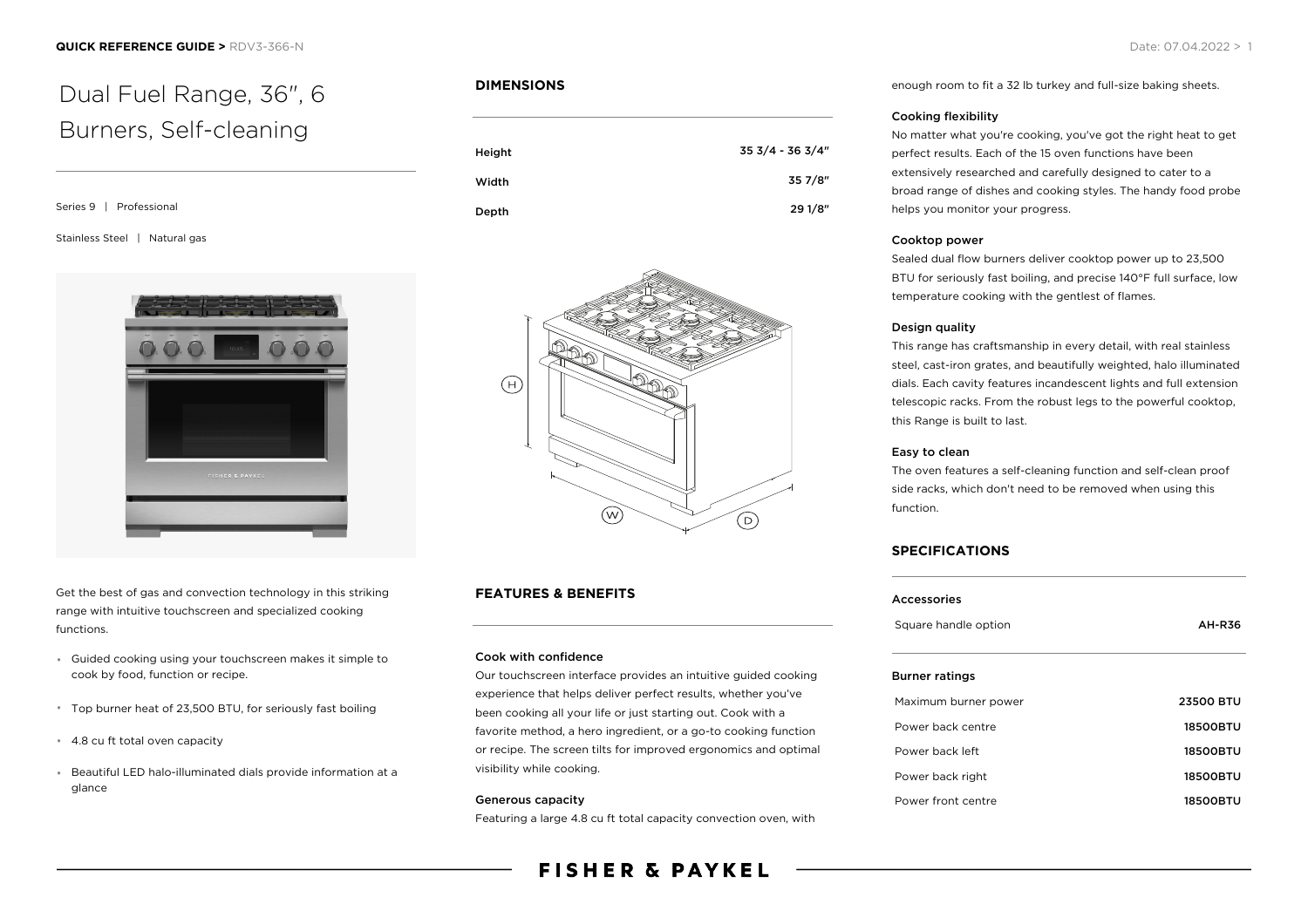#### **QUICK REFERENCE GUIDE >** RDV3-366-N Date: 07.04.2022 > 2

| Power front left<br>Power front right<br>Total cooktop power | 23500BTU<br>23500BTU<br>121000 BTU              |                 |   |
|--------------------------------------------------------------|-------------------------------------------------|-----------------|---|
|                                                              |                                                 | Capacity        |   |
|                                                              |                                                 | Shelf positions | 5 |
| Cleaning                                                     |                                                 |                 |   |
| Pyrolytic self-clean                                         |                                                 |                 |   |
| Controls                                                     |                                                 |                 |   |
| Dial with illuminated halo                                   |                                                 |                 |   |
| Electric circuit                                             | 4 wire                                          |                 |   |
| High resolution display                                      |                                                 |                 |   |
| Metal illuminated dials                                      |                                                 |                 |   |
| Multi-language interface                                     |                                                 |                 |   |
| Precise cooking with food                                    |                                                 |                 |   |
| Recipe and food based                                        |                                                 |                 |   |
| Sabbath mode                                                 |                                                 |                 |   |
| Tilting touch screen interface                               |                                                 |                 |   |
| Wi-Fi connectivity                                           |                                                 |                 |   |
| <b>Gas Requirements</b>                                      |                                                 |                 |   |
| Fitting and pipe                                             | $\frac{1}{2}$ NPT, min. %" $\sqrt{2}$ flex line |                 |   |
| Supply Pressure (natural gas)                                | 6" to 9" W.C                                    |                 |   |
| Oven features                                                |                                                 |                 |   |
| Concealed element                                            |                                                 |                 |   |
| Electronic oven control                                      |                                                 |                 |   |

Food probe

| Full extension telescopic    |          |
|------------------------------|----------|
| Internal light               |          |
| Large broil pan              |          |
| Self-clean proof side racks  |          |
| Titanium coated, illuminated |          |
| Oven functions               |          |
| Air fry                      |          |
| Bake                         |          |
| Classic bake                 |          |
| Clean                        |          |
| <b>Convection Broil</b>      |          |
| Convection bake              |          |
| Number of functions          | 15       |
| Pastry bake                  |          |
| Pizza bake                   |          |
| Rapid proof                  |          |
| Roast                        |          |
| Slow cook                    |          |
| True convection              |          |
| Warm                         |          |
| Oven performance             |          |
| Bake power                   | 4600W    |
| <b>Broil</b>                 | 4000 BTU |

### Power requirements

### Amperage 30A

Supply frequency **60Hz** Product dimensions Depth 29 1/8" Height 35 3/4 - 36 3/4" Width 35 7/8" Rangetop features Sealed Dual Flow Burners™ 6 Vent trim included • Recommended Back Guards Ventilation Combustible situation BGRV3-3036H Non combustible situation BGRV2-3036 / BGRV2-1236 Recommended hood **HCB36-6\_N (36"" Professional** Safety ADA compliant Full extension telescopic • SKU 81898 The product dimensions and specifications in this page apply to the specific product and model. Under our policy of continuous improvement, these dimensions and specifications may change at any time. You should therefore check with Fisher &

Paykel's Customer Care Centre to ensure this page correctly describes the model

currently available. ? Fisher & Paykel Appliances Ltd 2020

Rated current 30A

Main oven - True convection **2500W**